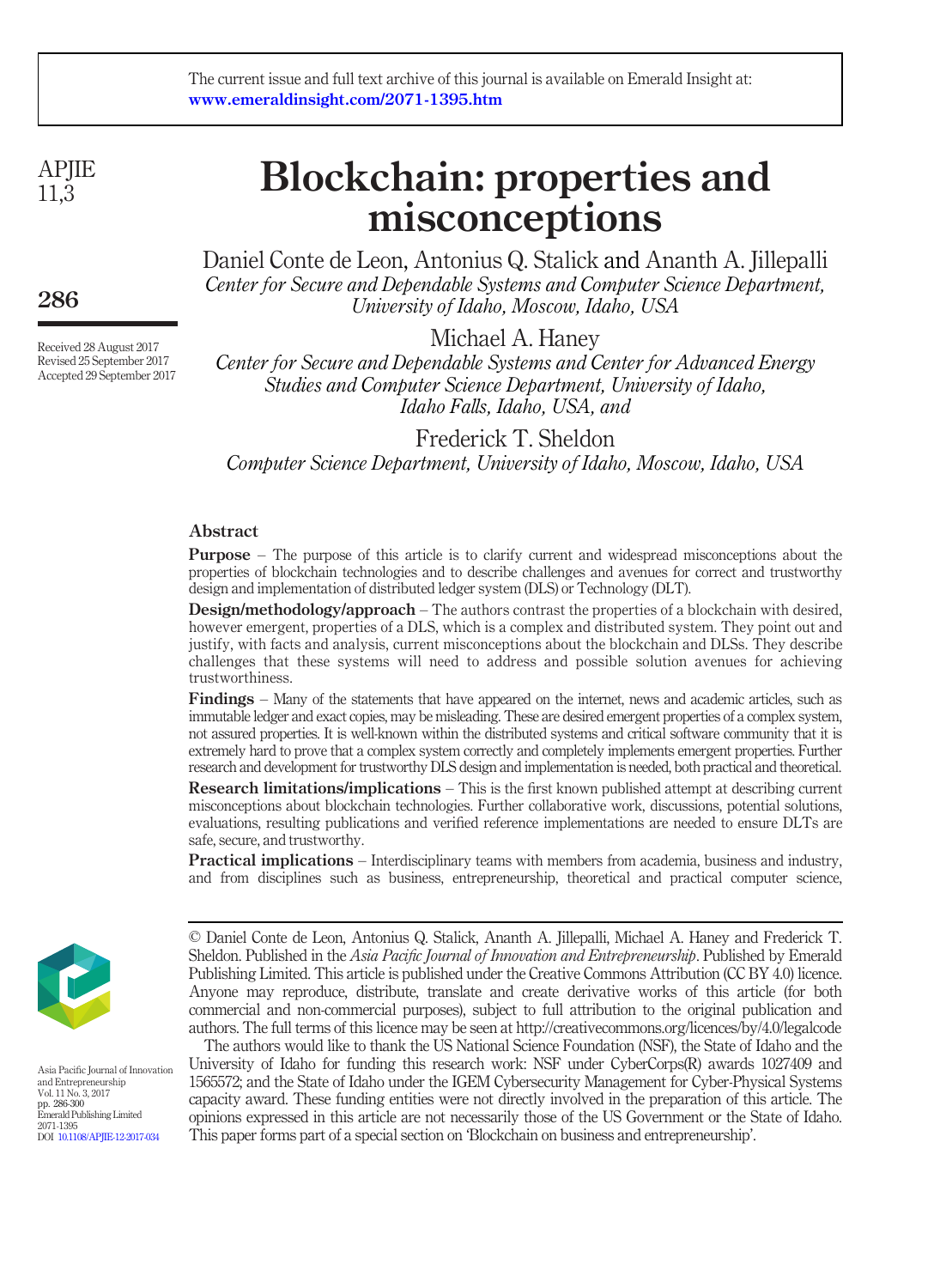cybersecurity, finance, mathematics and statistics, must be formed. Such teams must collaborate with the objective of developing strategies and techniques for ensuring the correctness and security of future DLSs in which our society may become dependent.

**Originality value** – The value and originality of this article is twofold: the disproving, through fact collection and systematic analysis, of current misconceptions about the properties of the blockchain and DLSs, and the discussion of challenges to achieving adequate trustworthiness along with the proposal of general avenues for possible solutions.

Keywords Blockchain, Distributed agreement, Distributed ledger systems,

Technologies and protocols, Emergent system properties, Secure and correct systems, Smart contracts

Paper type Research paper

#### 1. Introduction and overview

In a distributed model, storage and computation are shared between member users, or nodes, connected to a peer-to-peer network. It has been proposed that distributed models, based on blockchain-based ledgers, also called distributed ledger technology (DLT) or system (DLS), could offer higher service availability at much lower costs for some types of business and enterprise applications. For example, property ownership and transfer ledgers, financial trading ledgers, digital currency ledgers and worldwide food traceability tracking applications, among many others. DLT, under the right conditions, may offer increased service availability and resiliency for many digital services afforded by distributed storage, compute, and control.

This distributed nature offers some advantages and creates many opportunities. However, this distributed nature also creates major challenges and major research questions. These questions need to be answered before DLTs demonstrate high levels of security and trust. It is important to carefully investigate the advantages, disadvantages and risks of a DLS, and that the system is implemented correctly before it is used by the public, commerce, and industry. It is also important that DLS designers, implementers, and users understand the advantages and limitations of the technology behind these systems.

In this article, we first describe business and application areas where blockchain technology has been stated capable of upending the current status quo (Section 2). We next introduce blockchains and describe and analyze current misconceptions about their properties (Section 3). We then describe current challenges for improving the trustworthiness of blockchain designs and implementations (Section 4). Next, we describe emergent, and currently unproven, properties of DLSs stressing the distinction between intrinsic blockchain properties and emergent system properties (Section 5). Following, we describe some of the challenges that DLSs, as applied to digital and distributed financial and contractual transactions, will need to address before they are demonstrated trustworthy (Sections 6 and 7). Lastly, we describe how DLSs that combine well-studied secure and trustworthy designs with symmetric and asymmetric encryption, an adequate public key infrastructure and certification authorities, and encrypted computation techniques with correct implementations could begin to lead widespread adoption and the creation of successful new distributed application markets (Section 8). Finally, we present our conclusions in Section 9 and follow with acknowledgements and a complete list of references.

#### 2. Applications and motivation

Most current cloud-based application services rely on a single trusted controlling organization that manages the storage, compute and networking (Infrastructure as a Blockchain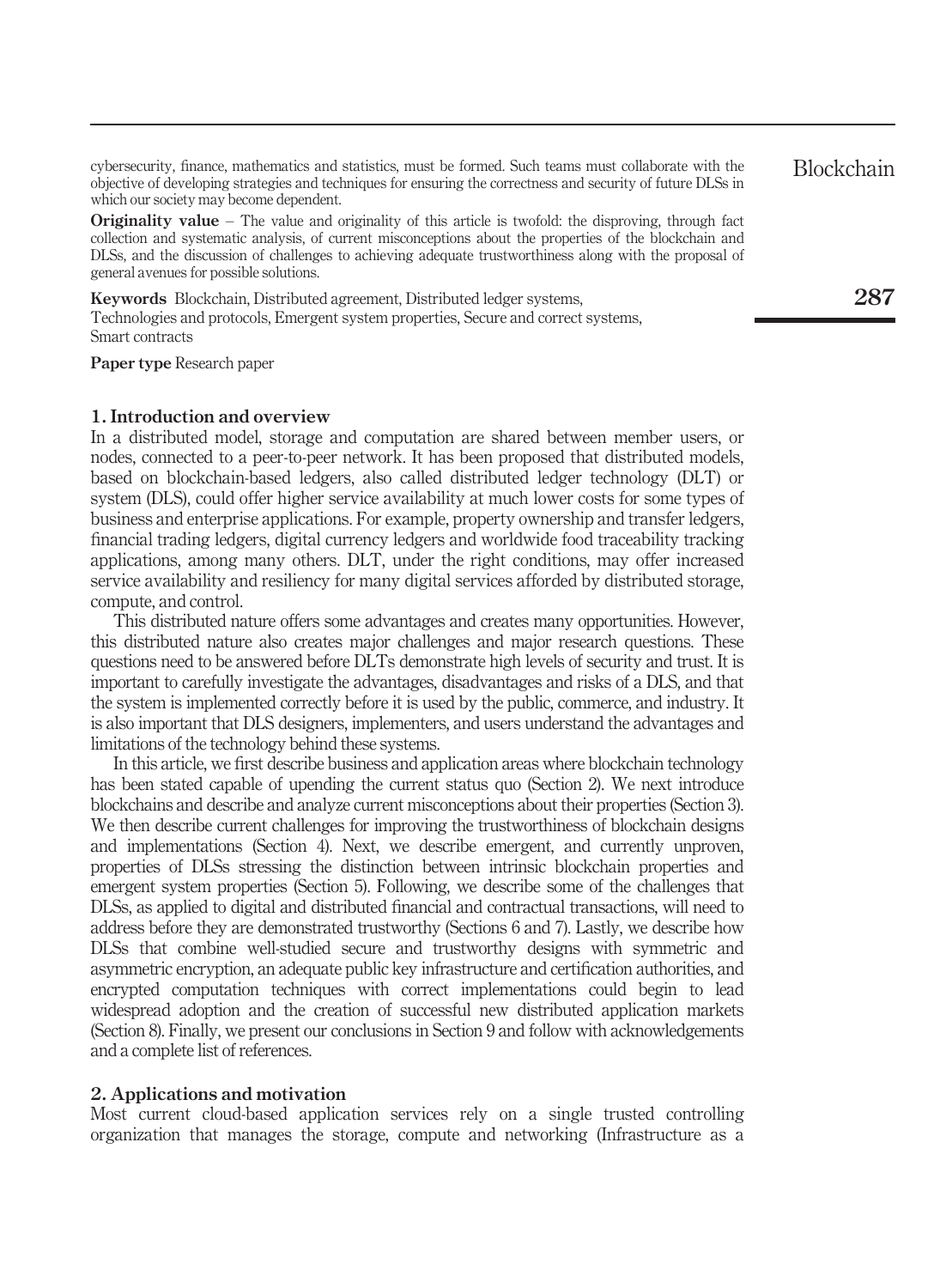Service: IaaS), and applications (Software as a Service: SaaS). Access control to associated services and data is also determined by the organization. Such approaches may be desirable for some applications and sometimes necessary given the business and regulatory environment. However, in some cases, a decentralized and distributed approach may be better suited for the business case. Because of this, it is possible that DLT could dramatically change several applications in the business-to-business world. For example, Walmart, the world's largest retailer, is conducting pilot tests for worldwide supply chain food traceability ([Popper and Lohrmarch, 2017](#page-13-0)), which is essential for food safety. Santander Bank, the largest bank in the Eurozone with  $13,000+$  branches worldwide, has been piloting a remote currency transfer app ([Santander, 2015\)](#page-13-1). These pilot applications are based on DLT, which may offer a more efficient system for these types of applications.

Goldman and Sachs ([Schneider](#page-14-0) et al., 2016) has identified five areas where they believe that DLT has potential for major disruption: sharing economy, distributed electricity generation and markets, property ledgers, security markets and financial transactions. Many major financial institutions have started to experiment and pilot the technology as a means for keeping a distributed verifiable and integral financial ledger [\(Norton, 2016\)](#page-13-2). IBM has invested a considerable amount of resources in developing the technologies for these protocols to be ready for corporate use and has developed the Hyperledger software platform which is an enterprise-quality implementation of DLT. Also, in 2016, IBM led the creation of the Hyperledger Foundation, which now has 130 corporate members and leads the Hyperledger open-source software platform ([Hyperledger, 2017](#page-13-3)).

It is of economic value that we pursue and develop new technologies for business and commerce. In addition, it is essential that we perform the research and analysis needed to ensure these new technologies are designed and implemented for correctness, security, privacy and trustworthiness. There are countless examples of technologies and products being adopted before being demonstrated safe, secure and trustworthy, which have sadly resulted in immeasurable economic losses and loss of life.

Most of the properties of the blockchain that have been stated lately as intrinsic such as *immutable* and *exact copy*, among others, are not intrinsic properties of blockchains but desired and emergent properties of a complex system with many users or agents, some or all of which may not be trusted. It is very well-known in the distributed systems and software engineering community that proving emergent properties of a complex distributed system is an extremely hard endeavor.

In this paper, we present a detailed analysis of the properties of blockchains and DLT and the challenges that these technologies still face to be ready for mainstream business adoption without increasing the risk to businesses and society's well-being due to design or implementation vulnerabilities and potential cyberattacks that may exploit those vulnerabilities.

#### 3. Properties and misconceptions about blockchains

In this section, we introduce blockchains, describe their properties and analyze current misconceptions.

#### 3.1 What is a blockchain?

A blockchain is a digital information recording method capable of recording data using a logbook approach and with the following essential characteristics: 1-Ordered, 2-Incremental, 3-Sound (cryptographically verifiable upto a given block) and 4-Digital. Other characteristics such as distributed and mutable-by-proof-of-work are not characteristics of a blockchain itself but characteristics added by sharing, distribution, communication, and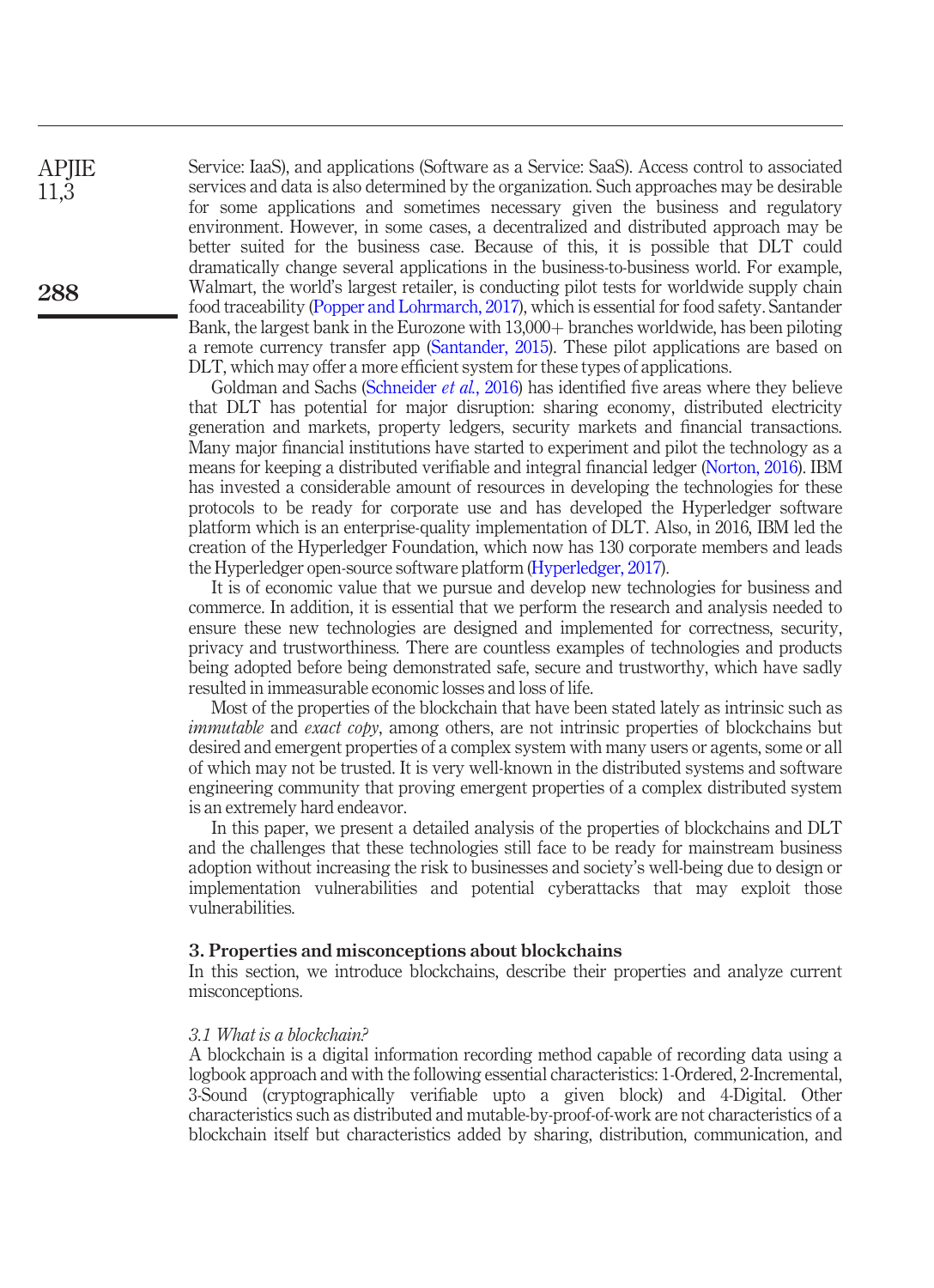agreement protocols. A blockchain is composed of a cryptographically linked chain of blocks of data. Blocks are chained in a sequence using cryptographic hashes. A hash is a fixed length number derived from a given message or document. Each block is composed of three major components: Blockchain

- (1) Block-Data: a set of messages or transactions;
- (2) Chaining-Hash: a copy of the hash value of the immediately preceding block; and
- (3) *Block-Hash*: the calculated hash value of the data block or messages plus the chaining hash value in 2 [\(Norton, 2016,](#page-13-2) [Gupta, 2017,](#page-13-4) [Nakamoto, 2008](#page-13-5)).

For additional details on cryptographic hashes, we refer the reader to [Stallings and Brown](#page-14-1) [\(2015\)](#page-14-1) and [NIST \(2015a](#page-13-6), [2015b\)](#page-13-7). In [Figure 1,](#page-3-0) we present a simplified graphical representation of the process for requesting and storing transactions within a DLS that uses a blockchain as its distributed storage medium.

#### 3.2. Properties of a blockchain

The immutability property is an emergent property of a DLS and not an intrinsic property of a blockchain data structure. It is well-known within the software engineering community that verifying emergent system properties in complex systems is an extremely hard problem. Here, we clarify what can be logically inferred and what cannot from the byconstruction characteristics of a free-standing blockchain. Later in this article we analyze the characteristics of a DLS.

Currently, many websites, books, professional reports and news and academic articles state that blockchains are *immutable* or *unchangeable*, and that *transactions in a blockchain* 



<span id="page-3-0"></span>Figure 1. Simplified graphical view of a distributed ledger system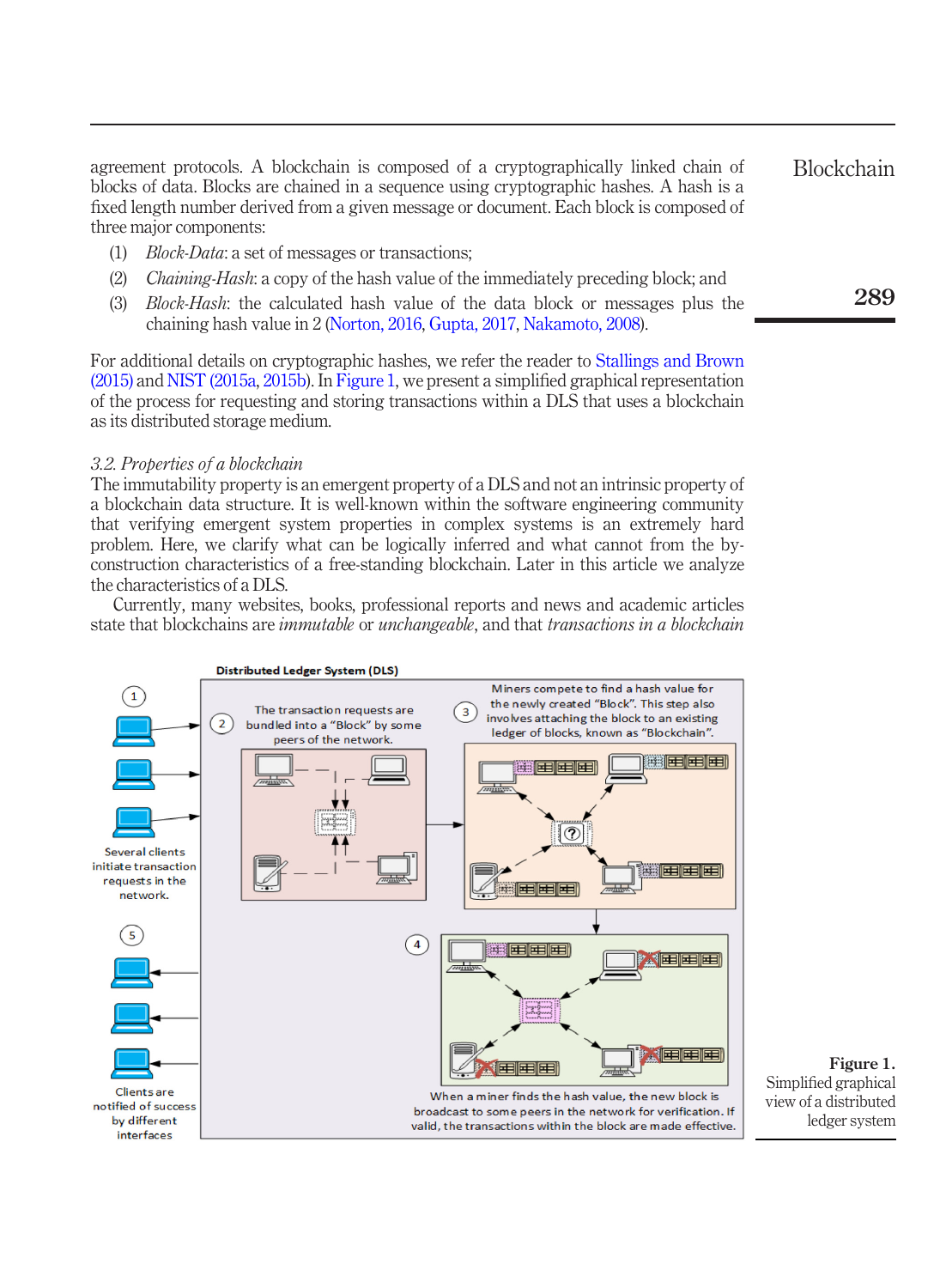cannot be modified. As written, these statements are incorrect and misleading. The analysis presented in this article plus recent events such as the Ethereum Decentralized Autonomous Organization (DAO) fork ([Buterin, 2016b\)](#page-12-0) described later in this article clearly disprove such immutability claims. In the case of a nonced proof-of-work (PoW) distributed blockchain, computational work is needed to modify its data while preserving the soundness, up to the strength of the hash function used. This does not mean that such a blockchain is immutable, but that an agent or set of agents with a sufficient amount of computing power has modified it, perhaps collaboratively. In this case, a more adequate term would be: Mutable-By-Hashing-Power.

It is true with cryptographic certainty, due to the properties of cryptographic hashes, that a positive detection of tampering can be detected for a given blockchain by the failure to verify its soundness. This is true only under the assumptions that the given blockchain was sound (well-formed) when created, the detection is with a high degree of cryptographic certainty but not absoluteness, and subject to the current strength of the hash function used.

However, when observing a freestanding blockchain, if the blockchain is sound, then the only valid conclusion we can make is that the blockchain is well-formed. We cannot conclude that the blockchain has not been modified or that it has not been tampered with. In other words, if the soundness check fails, then we can conclude that something was modified. If the soundness property holds, we cannot conclude that nothing was modified. The tamperevident term is being used in the literature as implying the latter. However, the former is tampering evidence by the lack of soundness. The latter requires full provenance accountability in addition to the former. To be able to conclude the latter, we must prove an emergent property of a DLS, and not just a property of the underlying data structure or blockchain such as soundness.

If the blockchain is a nonced blockchain and by the soundness requirement all block hash values comply with a specified criterion, usually of being close to zero by an arbitrary delta, then an agent or set of agents that have modified or tampered with the blockchain must have spent a given amount of computational power for each block that was modified. This computational power is needed to search for new block nonce values and recalculate the corresponding new block hash values such that the soundness of the blockchain is rebuilt after modification. Due to the ordered property of a blockchain, this must be done in sequence, starting with the block that was modified and following with all blocks forward in the chain.

The property of ledger *immutability* is a desired but emergent property of a DLS. It may be that in the future it could be mathematically or statistically demonstrated that for a given system a certain set of emergent properties hold, at a given point in time, or under certain conditions. A few researchers have begun to formally and experimentally analyze these properties on current DLS designs and implementations ([Gervais](#page-13-8) et al., 2016; [Wüst and](#page-14-2) [Gervais, 2016\)](#page-14-2). However, more research on formal models and analyses, formal and stochastic, and theoretical and practical, need to be performed to demonstrate with measured certainty under which conditions and implementation parameters these emergent properties would hold for a given DLS.

#### 4. Challenges on blockchains

We believe there are three major challenges for the design and implementation of industryready blockchains:

(1) the selection of time-resilient strong cryptographic hash functions or the design of hash function vulnerability mitigation techniques;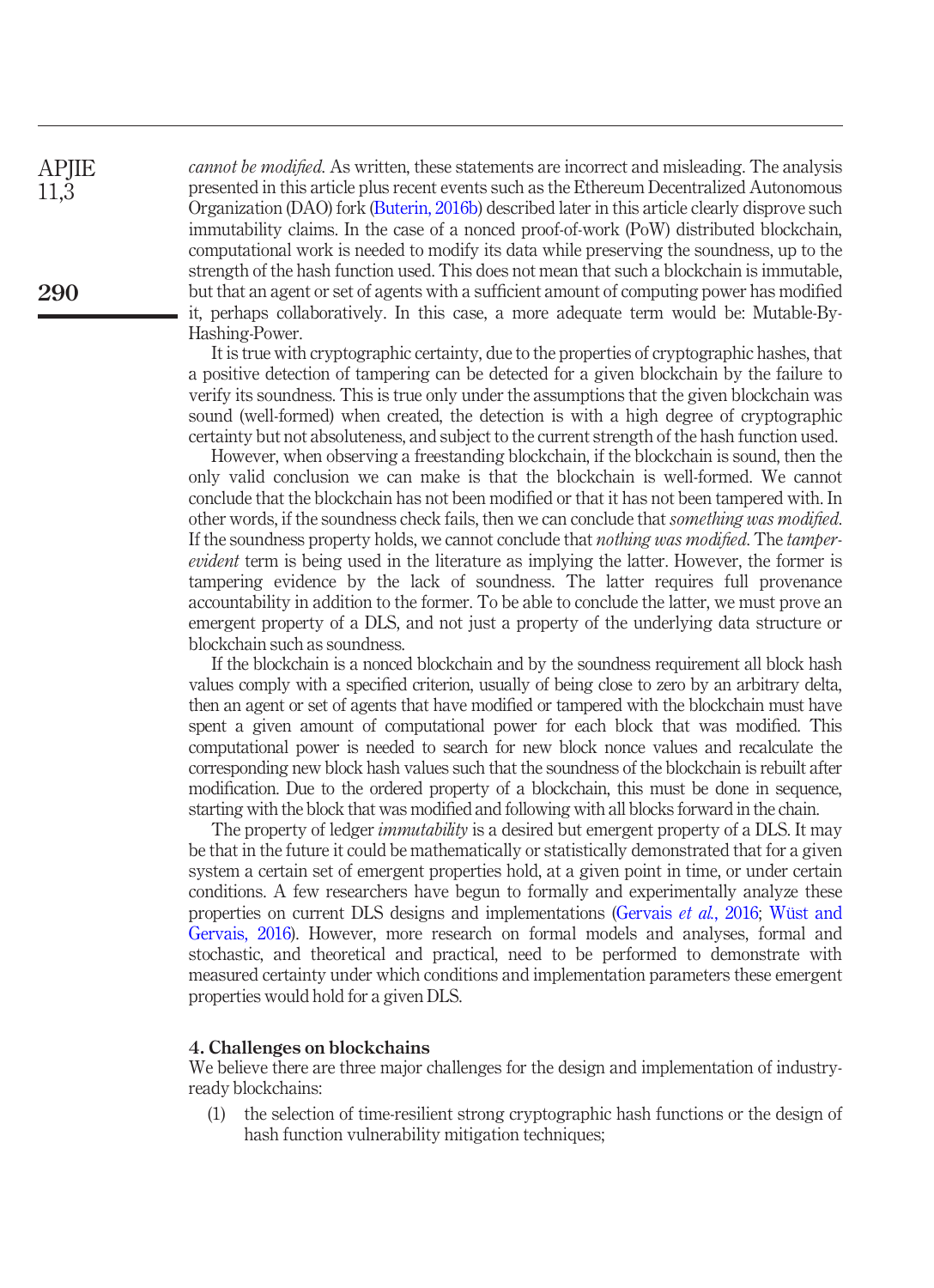- (2) the correct and secure design and implementation of code that implements a DLS; and Blockchain
- (3) the adequate selection and implementation of efficient, robust and trustworthy leader election algorithms.

We elaborate on these below.

Cryptographic hash functions and asymmetric cryptography are based on what is called one-way functions. Some mathematical problems and their corresponding calculations are computationally easy in one direction but computationally infeasible in the inverse direction. As a simple example, given the two numbers 11 and 17, it is computationally easy to calculate their product  $11 \times 17 = 187$ . However, it is computationally harder to infer that 187 resulted from  $11 \times 17$ . A composite number could have resulted from different combinations of numbers being multiplied. Secure hashes in the secure hash algorithm (SHA)-2 specification use numbers of 224 to 512 binary digits in length. Bitcoin and Ethereum use SHA-256.

One challenge for trustworthy blockchain design is that the property of computationally infeasible is not a static property of a given hash function but it changes with the advancement of mathematics and computing. A hash algorithm that is cryptographically secure (computationally infeasible to find the inverse) today may not be cryptographically secure 20 years from now. This hampers our ability to design DLS that can withstand the test of time. Such time resiliency would be required for property ownership ledgers, among others. We believe that it would be important to design and evaluate DLSs that can seamlessly accommodate changes of the hash function. For example, a nested blockchain approach could achieve this by wrapping the previous generation blockchain, or portions of it, on one or more blocks of the new generation. Research and development in this area is much needed.

The issue of correct and secure implementation affects the blockchain data structure as well as the complete DLS. If DLSs are to be in widespread use in business and commerce, it is essential that the design and code that implements these systems has been developed with the highest security and correctness assurances. This today means the use of adequate software engineering methods for design and development, the use of formal methods for protocol specification and property verification, and thorough and exhaustive testing. This is in contrast to ad-hoc approaches that may exhibit much higher probabilities of resulting in incorrect and insecure software designs, implementations, deployments and configurations.

#### 5. Current misconceptions about distributed ledger systems

In this section, we analyze and justify current misconceptions about properties of DLSs.

#### 5.1. What is a distributed ledger system

A DLS, based on DLT, is a computer-based system in which a set of computer processes representing agents or users connected to a digital network operate collaboratively on a set of distributed ledger data structures. The prime data structure here is a blockchain, as defined and analyzed in the two previous sections.

#### 5.2. Emergent properties of a DLS

First, we define *emergent ledger* or *emergent blockchain*. An emergent ledger or blockchain, in a DLS, is the resulting ledger for which the *majority* of the users on the network agree at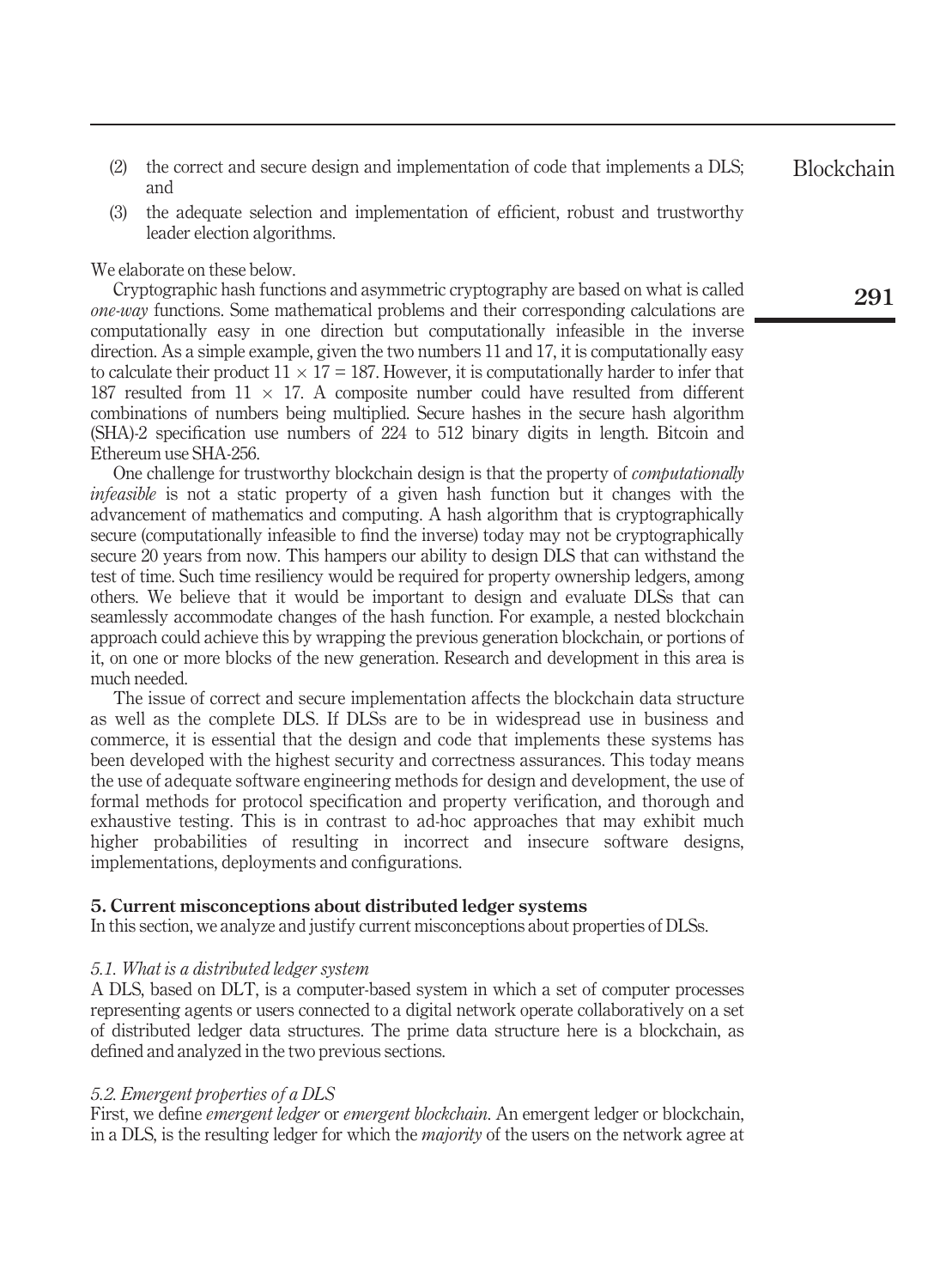any given time. Notice that *majority* here is defined by DLS's protocols. Ideally, a system should converge to a unique *emergent ledger* as fast as possible. However, speed of convergence, size of consensus, and the resulting emergent ledger are all emergent properties of a DLS, not by construction or automatically assured properties.

An emergent ledger or *emergent blockchain* is the data backbone of a DLS. It is a virtual entity that exists only as an emergent property of a DLS. It can be modified by agreement of some of the agents in the network. It is important not to confuse a given blockchain data structure with an *emergent blockchain*. The latter is an emergent property of a complex system. Trust in such emergent blockchain is the result of trust in the complete system, which is composed of many components and interacting processes, protocols, and agents. Agents, which may operate within or outside the expected rules and protocols, either by intent or by error, malicious or benign. A DLS should present the following characteristics:

- Convergent Ledger: The protocols in a DLS must demonstrate, with a high level of assurance, that the distributed ledger or blockchain converges to a unique emergent blockchain. Many current websites and descriptions of DLT state that every user has, by design, an identical copy of a unique ledger or blockchain. This statement is incorrect and misleading. It is well-known that in an Asynchronous Distributed System, every agent has  $a \, copy$  of the data. This copy may or may not be the same copy for all agents. A goal, of a DLS, is for all copies of the ledger or blockchain to converge to the same value or state. However, this is a goal and not an intrinsic property.
- Timely Convergence: The protocols in a DLS must demonstrate, with a high level of assurance, that the emergent ledger or blockchain will converge within a bounded amount of time.

Difficulty in Proving These: Both properties stated above are emergent and very difficult to prove for a given system. In fact, it is not possible to prove both at the same time in the general case of asynchronous distributed systems with failures. The [Fischer](#page-13-9) et al. (1983) article, very well-known within the distributed systems community, states that for the case of arbitrary asynchronous distributed systems, a deterministic consensus protocol does not exist, even with just one fail-stop process [\(Fischer](#page-13-9) *et al.*, 1983). This is known in the literature as the Fischer, Lynch, and Patterson result.

#### 5.3. Current misconceptions about DLS

In a DLS, there is not a single unique global blockchain as it has been stated or implied by several sources in the literature and the internet; rather, there is the expectation of an emergent and converging blockchain. In a DLS, each device on a peer-to-peer network keeps its own "copy" of the blockchain. The system has two functional goals:

- (1) enable agents to request new transactions on the distributed ledger; and
- (2) enable and promote agreement or consensus on a common ledger (the emergent blockchain).

It is important to note that these goals are not intrinsic properties of a blockchain or DLS. These properties are emergent properties of the system. It is possible that in a DLS that has been designed, implemented or configured incorrectly, that one or both goals are not assured.

In some current descriptions in the literature, it is incorrectly assumed that all users or agents of the same type are running the same trusted or original software, using the same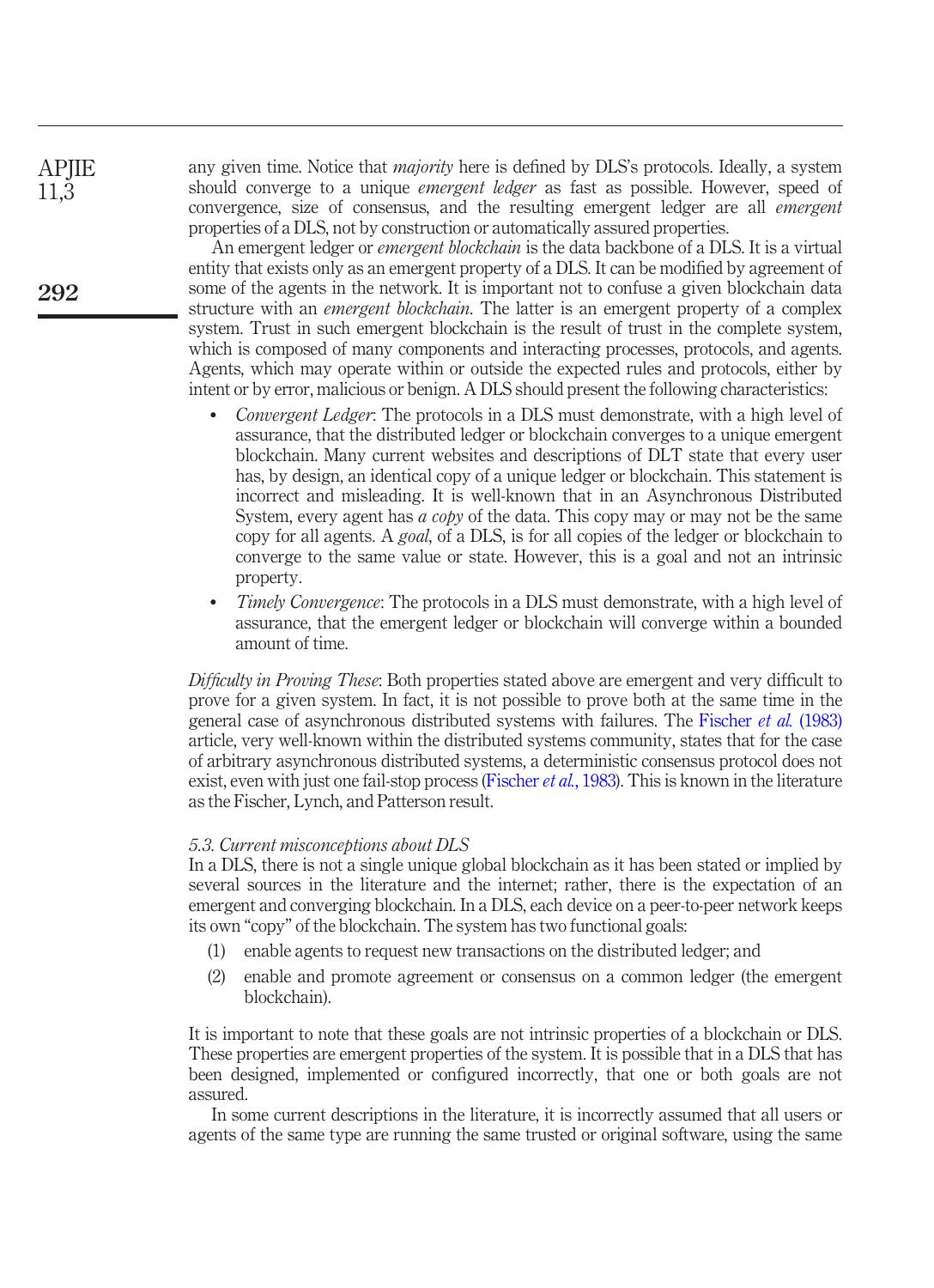data models, and hence implementing the same protocols. There is no way to ensure such assumptions. There is also no practical reason for doing so. From the point of view of the DLS, it does not matter which software generated the messages on the network. What matters to the DLS is that the messages are well-formed and authenticated. All agents must assume that the software running on peer agents may not be the same and may not implement the same protocol or behave as expected. A DLS must be able to achieve its goals without making any assumptions about the software that generated the messages going through its network. Messages are either well-formed or they should be discarded. If messages must also be authenticated, then they must be signed with a valid private key or certificate that has not been revoked.

Also, depending on the protocols and mining strategy, agents could assume a role as needed instead of being of a different type. This is currently not practical in proof-of-work systems. The hash throughput of a workstation cannot be fairly compared with that of a mobile device. In the case of Bitcoin and Ethereum, which are based on SHA-256 hashes, Application-Specific Integrated Circuits (ASICs) are currently used for fast hash throughput for miner agents. These are hardware devices created specifically to perform SHA-256 calculations and are measured in Million Hashes Per Second. A team of general-purpose central processing unit (CPUs), or a team of graphics processing units, cannot compete with a set of SHA-256 ASICs. By contrast, proof-of-elapsed-time approaches depend on dedicated trusted hardware components within new Intel CPUs ([Intel, 2017\)](#page-13-10) rather than on hashing throughput.

It has also been stated in the literature that a lottery style protocol for leader election is used in proof-of-work systems such as Bitcoin and Ethereum. This under the premise that the winner of the lottery for a given block is the agent that has found a nonce that makes the block hash value smaller than the current protocol configured value. However, there are many differences between a lottery style drawing and a proof-of-work system. In a proof-ofwork system, agents with higher hash compute power have higher chances at finding a matching hash value. In addition, the cost of a hash per second is not the same for all agents. Furthermore, equalizing the hash-per-second cost requires high up-front investment from the agents. In a lottery, all equivalent entries cost the same amount, it is impossible for any single agent to acquire a fairness-threatening amount of entries, and the reward and the cost of the entries are both monetary. In the case of proof of work by mining DLSs, none of these properties hold.

In addition, other approaches to leader election have been proposed for DLSs. The survivability and distributed systems community have been investigating issues of leader election and distributed agreement for many years. Several innovative and potential solutions have resulted from years of research and development in this area. This area of improvement is perhaps the most urgent area for DLSs. This is because in a proof-of-work by hash mining DLS, such as Bitcoin and Ethereum, the monetary cost and power consumption of mining can grow very rapidly, resulting in an unsustainable and economically unviable system. Innovative robust and efficient approaches to distributed leader election must be developed, implemented and tested within the context of DLTs. It is imperative that results from the survivability and distributed systems research community be considered and applied within this new context.

### 6. Challenges with cryptocurrencies and Bitcoin

Centralized solutions that provide remote currency transfer services rely on pre-established trust between the central authority and the parties in the transaction. The central authority, which in most countries is a financial entity regulated by law, ensures user authentication Blockchain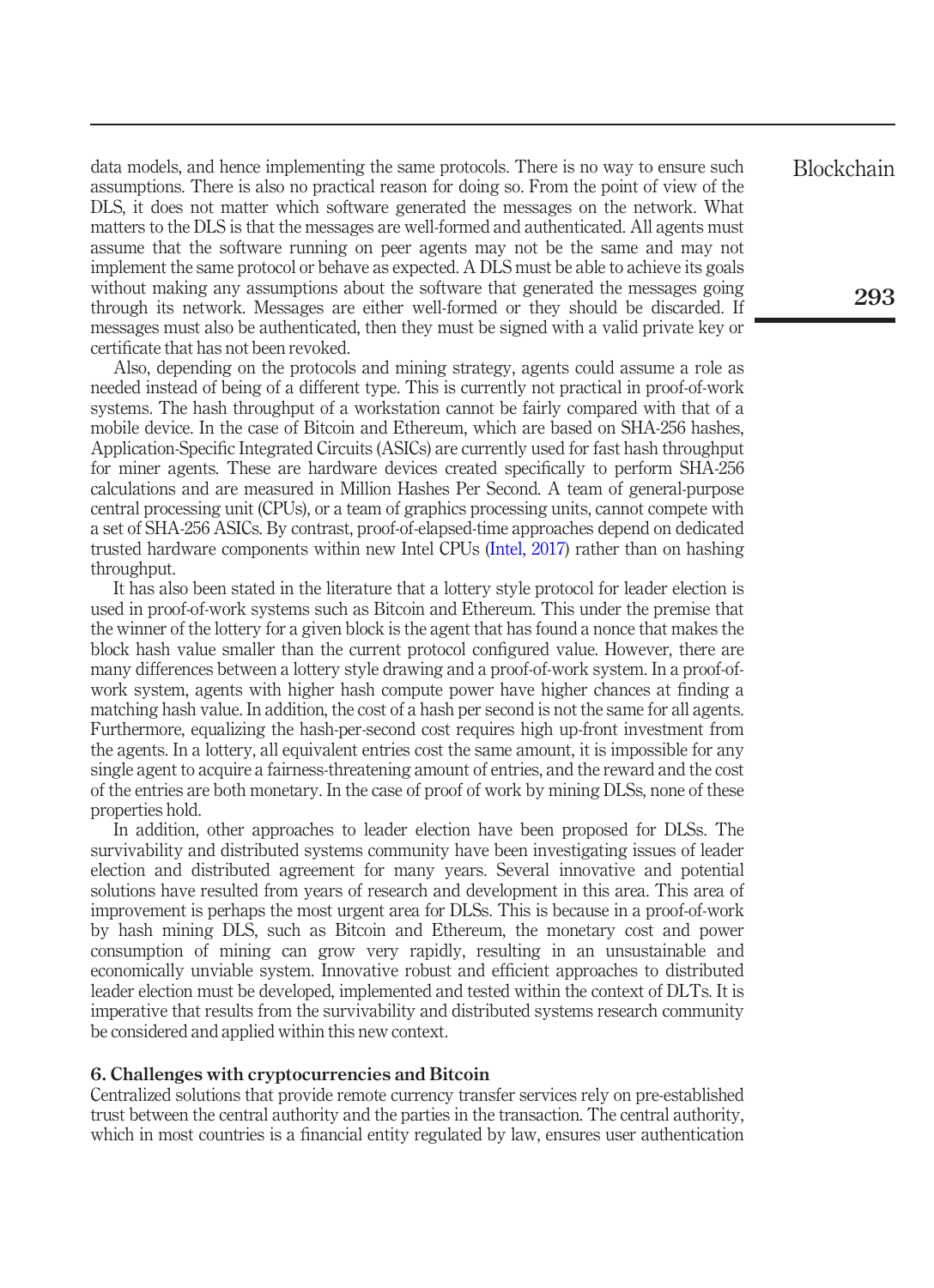and mediates all transactions. Financial transactions must be authentic, one-time, verifiable and irreversible unless proven fraudulent. The trusted central authority ensures these properties. The trusted authority is also in charge of establishing rules and processes for preventing fraud. That is, preventing malicious users from attempting financial cyberattacks such as spending currency they do not have or multiple times, denying made transactions, creating incomplete transactions or impersonating other users or agents.

Distributed cryptocurrencies do not rely on a central trusted authority; rather the integrity of the system is an emergent property of the DLS. Cryptocurrency systems enable users to transfer cryptocurrency remotely between two parties that have joined the cryptocurrency network across the internet and without the use of a designated and trusted mediator. The motivating application for DLT was the Bitcoin cryptocurrency ([Nakamoto,](#page-13-5) [2008](#page-13-5)). Currently, all other cryptocurrencies are also based on DLT, albeit with some differences with the originating Bitcoin protocol. In these cases, the mediation and approval of the transaction is made by agreement within the network and as specified by the consensus protocol. The transaction is stored on an emergent blockchain. The blockchain is not unique, contrary to what is stated by many other sources, and not all users may observe the same blockchain at the same time. This is a problem intrinsic to all distributed asynchronous systems.

In Bitcoin: A Peer-to-Peer Electronic Cash System [\(Nakamoto, 2008](#page-13-5)), the creator(s) of the Bitcoin protocol described what is known as the first cryptocurrency system. The Bitcoin system uses a blockchain as a transaction ledger. The value of a given wallet, or Bitcoin address, is calculated by means of the result of all transactions on the blockchain for that wallet. Most current cryptocurrency implementations, such as Bitcoin [\(Nakamoto, 2008\)](#page-13-5), rely on proof-of-work approaches to process transactions and generate new currency, which can only be done by adding new blocks to the emergent blockchain, which requires searching for nonces that will result in allowable hash values.

By enforcing mining (proof-of-work), the Bitcoin DLS attempts to mitigate the Sybil attack ([Douceur, 2002](#page-13-11)), also called the 51 per cent attack by some authors, by requiring a computational investment for every transaction. With this, a malicious adversary must make an investment of at least half the compute (mining) power of the network to accomplish the Sybil attack. If a Sybil attack is successfully carried out then, from then on, the DLS is completely compromised and the emergent blockchain can be controlled by the adversary. In such a case, the adversary can dictate which new transactions are confirmed and who receives new currency. Furthermore, there is probably no reliable method to detect such attack. This is a foundational pillar of the Bitcoin approach and one of the major drawbacks of a public non-permissioned DLS. This is because, currently, the Sybil attack is not preventable unless the identity of agents can be verified and users are prohibited from creating multiple identities or agents [\(Douceur, 2002](#page-13-11)).

In Bitcoin, as with other cryptocurrencies, users can mine collaboratively by creating *mining pools.* Collectively, compute nodes in a mining pool discover target hash values at a more constant rate. The profits of the creation of new bitcoins can be shared across the pool. Mining pools also add the risk of two new adversarial types: malicious pool operators, and malicious pool members [\(Rosenfeld, 2011](#page-13-12)). Malicious pool operators could attempt to perform a Sybil attack on the network using the combined resources of their pool. In the case of Bitcoin, high risk situations have arisen where a prominent mining pool controlled the majority of the agents in the network with the resulting risk to the system. Monetary and social pressure have since resulted in a reduced presence of such pools ([Goodin, 2014\)](#page-13-13). This is an area where current DLSs must be greatly improved. For widespread adoption, the system must provide proof that no malicious adversary will be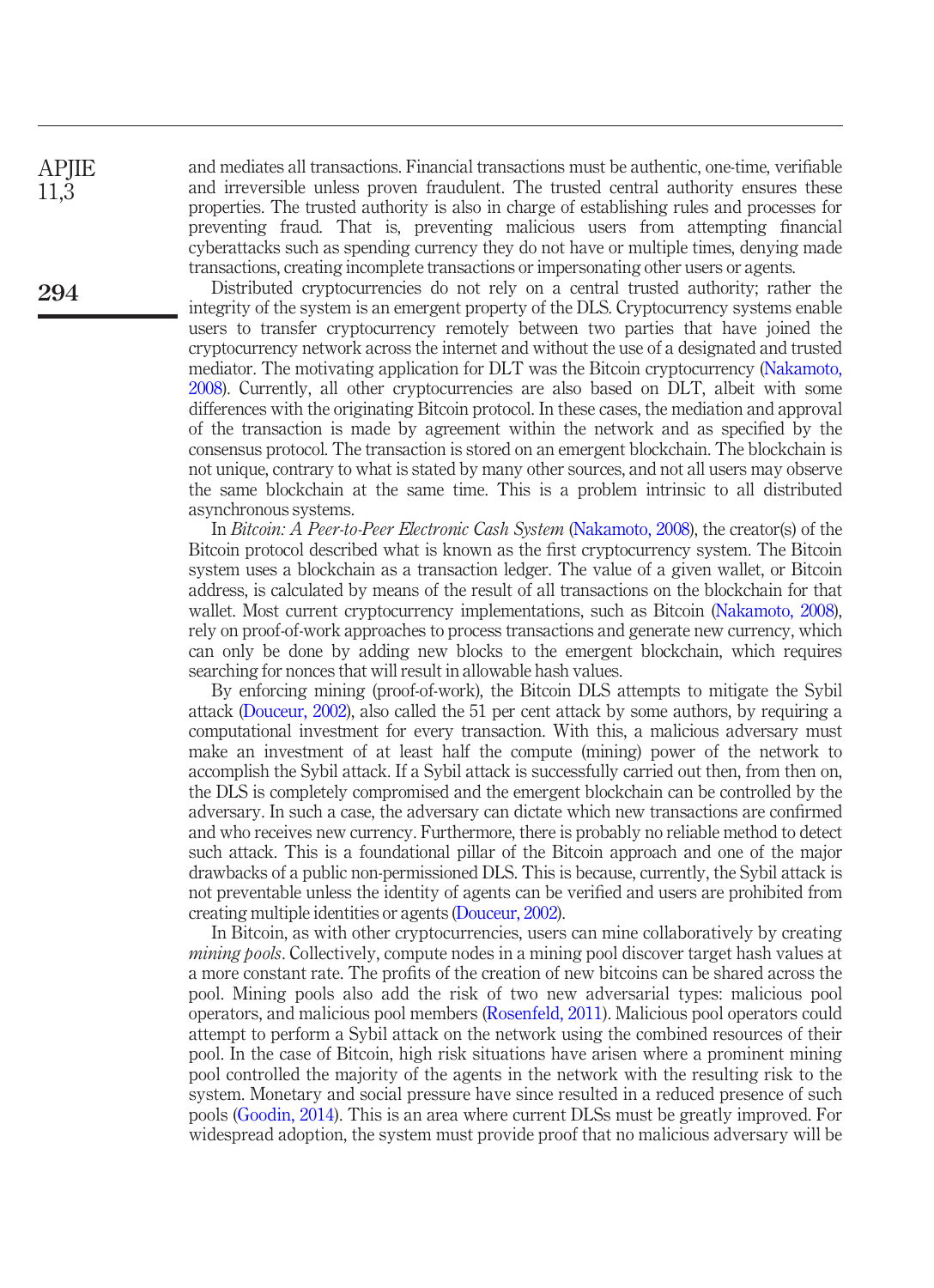able to singularly control the emergent transaction ledger ([Eyal and Sirer, 2014\)](#page-13-14). Malicious pool members could contribute to the apparent computational power of a mining pool but attempt to destabilize the pool in the long run. This may be accomplished by hopping from pool to pool or joining multiple pools to increase expected earnings or by temporarily withholding collaboratively mined blocks to sabotage the effectiveness of some of the pools ([Rosenfeld, 2011](#page-13-12)). These two new kinds of attacks, enabled by the presence of mining pools, could be mitigated by dis-incentivizing mining pool cooperation. Current common cryptocurrencies such as Bitcoin and Ethereum do not deter mining pools. However, proposals to do so exist [\(Eyal and Sirer, 2014](#page-13-14), [Velner](#page-14-3) *et al.*, [2017](#page-14-3)). However, the threat to most currently proposed solutions is the lack of assurance that all agents are distinct and are not colluding. Assuring this in an open network and with a non-permissioned blockchain would be practically impossible.

For Bitcoin, modifying the system to deterring mining pools would require a hard fork of the Bitcoin blockchain and the creation of a new DLS [\(Eyal and Sirer, 2014\)](#page-13-14). In the case of Ethereum, rewarding users for sabotaging their pool ([Velner](#page-14-3) *et al.*, 2017) would require use of additional contract-driven functionality atop the Ethereum blockchain [\(Buterin, 2013\)](#page-12-1). Either of these approaches may accomplish the goal of changing the overall return on investment when joining a mining pool. Malicious pool operators attempting a Sybil attack [\(Douceur, 2002](#page-13-11)) would again be required to compete against the entire network for resource parity. Malicious pool members could be incentivized to short-circuit their pool for personal gain which would in turn deter members to join mining pools. This is where permissioned and authenticated DLSs offer advantages over non-permissioned systems such as Bitcoin and Ethereum.

The proof-of-work approach of Bitcoin and Ethereum has been stated as able to mitigate the Sybil attack. This would be accurate only under the assumption that all network identities have access to similar computing resources and that agents and identities are mapped one to one. Neither of these assumptions can be assured by these systems since users can join with as many agents as they wish to create. Organizations with vast amounts of financial and computing resources, such as state-backed organizations, could break both such assumptions. As mentioned before, another drawback of the proof-of-work approach is the exponential increase in the cost and time per block and hence per transaction.

As demonstrated by [Douceur \(2002\)](#page-13-11), user-identity certification is very likely the only complete solution to the Sybil attack. Other proposed solutions that do not verify user's identities and establish adequate access control on the system exhibit much higher risks of failure and fraud. Financial entities are required to evaluate risks and implement mitigation strategies to minimize risks [\(Walch, 2017](#page-14-4)). This means that an external means for validating identities and matching users to identities would be needed if DLSs are to be in widespread use in the business-to-business and financial worlds. This is not a high barrier since in most countries financial institutions are already required to verify and validate the identity of their customers. It does mean that identity verification agencies will need to be initially involved during account creation before users can join a trusted DLS. This fact most likely indicates that business-class DLSs will most likely be a hybrid system, rather than a purely centralized or purely distributed system. It also means that business-class DLSs will most likely be permissioned. This presents a threat to the use of DLSs as an essential component of large Internet of things systems. Hence, trust in DLTs is an area that needs further investigation. For example, DLTs in which user trust is assigned or gained and lost rather than assumed or not present should be investigated and evaluated.

Blockchain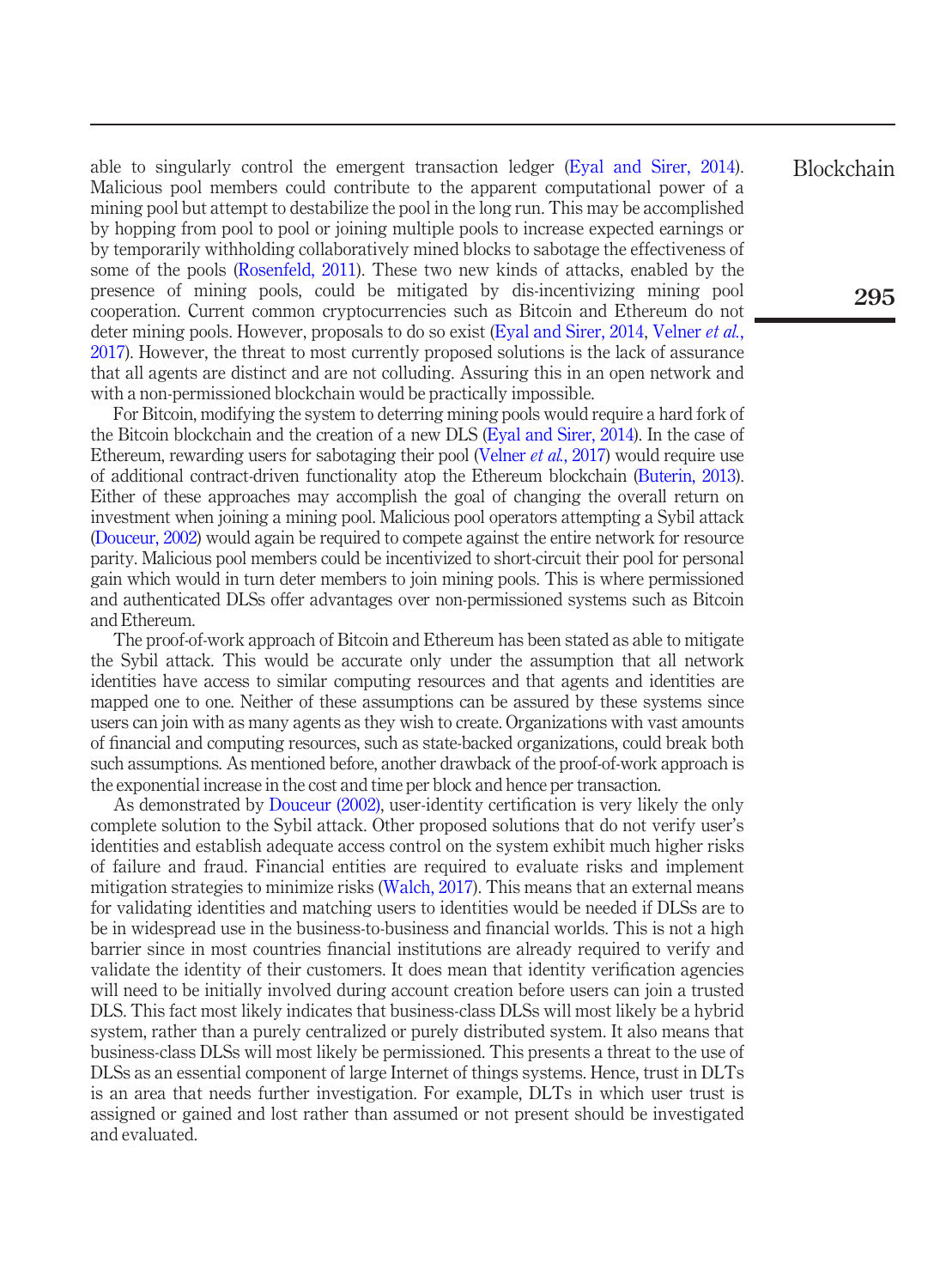#### 7. Challenges with smart contracts **APJIE**

11,3

296

Another common application of the internet is offloading computation or storage tasks to cloud or third-party providers. Currently, cloud solutions such as Amazon Azure, Google Cloud and Digital Ocean, among many others, enable remote computation and storage. These services are usually made available at different layers such as IaaS, SaaS or Applications as a Service. The Ethereum project [\(Buterin, 2013](#page-12-1), [Wood, 2016](#page-14-5)) seeks to provide programmable computation, albeit possibly not Turing complete, atop a DLS. Transactions on Ethereum may contain, in addition to currency assignment and transfer, program code called a smart contract ([Ethereum, 2016](#page-13-15)). Smart contracts, first described by [Szabo \(1997\)](#page-14-6), establish a digital relationship between two parties. In Ethereum, a smart contract is a transaction and hence recorded on the blockchain. The code contained in an Ethereum smart contract supports the relationship described by Szabo ([Szabo, 1997](#page-14-6); [Buterin, 2013](#page-12-1)). Smart contracts carry the input values required by the computation and an address to which currency may be sent. The result of a smart contract's computation is then reflected in the emergent blockchain and the current state of the Ethereum Virtual Machine [\(Wood, 2016\)](#page-14-5). In the Ethereum system, similarly to the Bitcoin system, transactions and smart contracts carry computation and agreement costs. Whereas Bitcoin only allows external entities to interact with the blockchain, Ethereum allows smart contracts, and hence computations, to do so as well [\(Buterin, 2013\)](#page-12-1). Ethereum contracts may also perform transactions against each other. In other words, smart contracts are automated or eventtriggered transaction agents.

Ethereum smart contracts are implemented by programming code. As such, they may contain unintended or malicious flaws ([Delmolino](#page-12-2) *et al.*, 2015). This may allow malicious actors to control other users' actions or results. In June of 2016, the virtual DAO implemented as a smart contract in Ethereum, which provided crowdfunding capabilities, was attacked by exploiting a vulnerability within the smart contract program code that allowed a malicious user to siphon cryptocurrency from the virtual organization's funds [\(Buterin, 2016a\)](#page-12-3). After the vulnerability was discovered, it was mitigated. However, the only recourse to recover the lost cryptocurrency was to agree to a modification of the Ethereum blockchain by eliminating all the malicious transactions after a certain block ([Buterin,](#page-12-0) [2016b](#page-12-0)). Eighty-five per cent of Ethereum network members arrived at a consensus on the new blockchain by mining the new branch [\(Buterin, 2016b\)](#page-12-0). This fact clearly disproves statements that the emergent blockchain in a DLT system is immutable and that transactions are unchangeable. The execution of this event is technically like the case of the Sybil attack described earlier [\(Goodin, 2014](#page-13-13)). As a possible analogy with the business world, such event could be argued similar to a hostile takeover for the undoing of a previously made contract that was considered invalid or fraudulent by the majority of the stockholders, along with all subsequent related contracts and transactions, which had also been previously agreed by a majority of the shareholders. The legal, ethical and technical implications of DLSs, and their rules of conduct, must be studied and analyzed further before these systems are in widespread use in the business world.

Contracts as a Service (CaaS) could be considered a service offering in between IaaS and SaaS. Currently, for IaaS or SaaS, and within the realm of a centralized and trusted service provider, users provide their sensitive information for computation as necessary. This is done under the assumption that the service provider will not accidentally, or due to an external or internal malicious act, share the private data used by, or resulting from, the computation with unauthorized parties. Other examples of distributed storage and computation, in addition to DLTs with smart contracts, such as Ethereum, include peer-to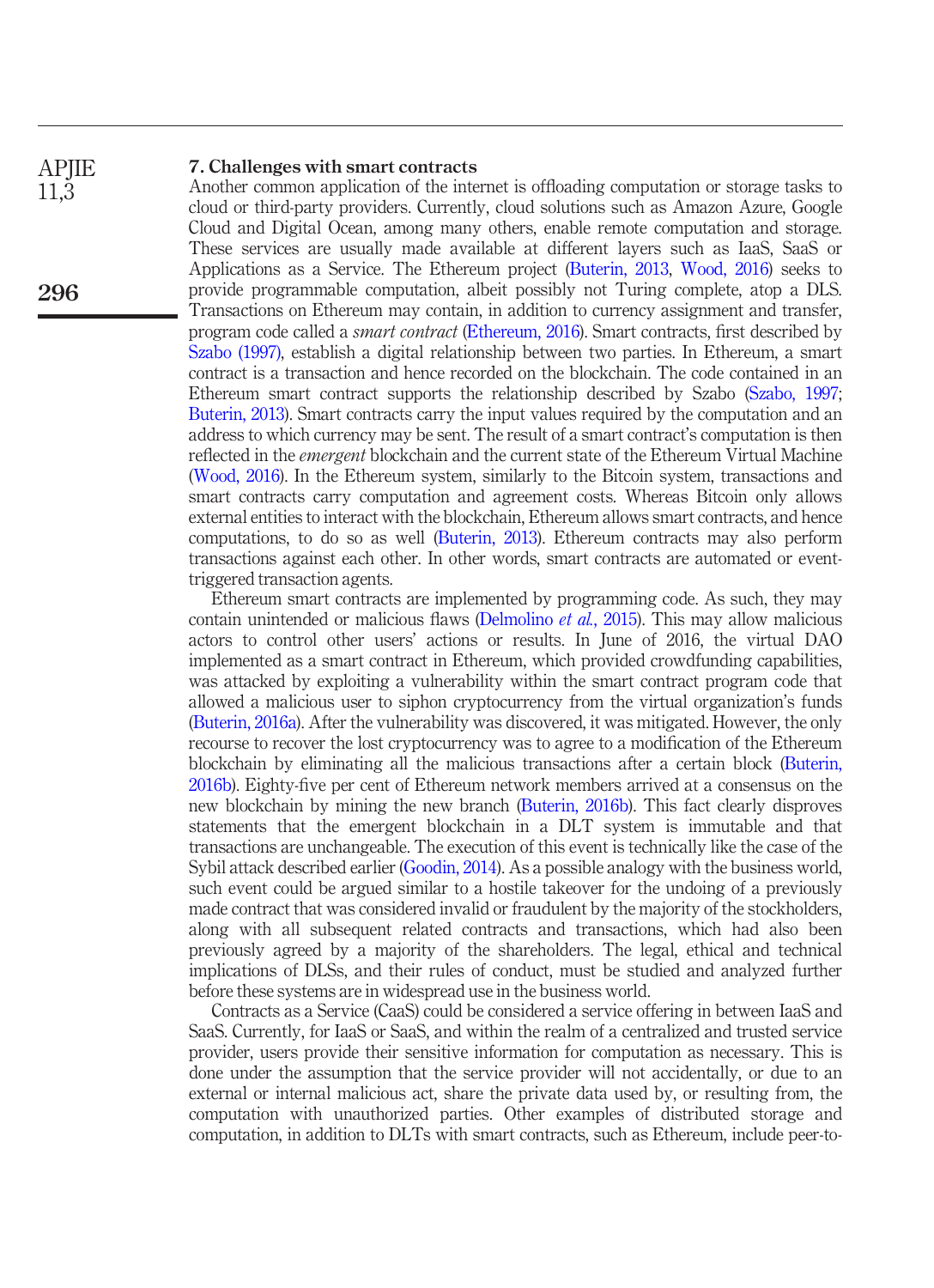peer file systems [\(Benet, 2014](#page-12-4)) and the Urbit distributed computation system, which is in early research stages ([Yarvin](#page-14-7) *et al.*, 2016).

The challenges that must be addressed before market-scale adoption of smart contracts or Distributed Contracts as a Service (DCaaS), in addition to all the challenges of DLTs and DLSs, are: ensuring the availability of computational power; ensuring confidentiality and privacy, even under the assumption of adversary actors; ensuing the correctness security and trustworthiness of the contract execution platforms; and ensuring the correctness and compliance to rules of each and all smart contracts before they are incorporated into the system.

In a distributed environment, a malicious user may offer contract storage and computation services for the purposes of stealing user data or manipulating results. A benign user may unknowingly release confidential data or calculate incorrect results. The second challenge will need to be solved by markets, paid for by government entities, or by win–win consortium agreements in the case of business-to-business systems. The third challenge could be addressed by recent technologies for computation on encrypted data such as zero-knowledge proofs or fully homomorphic encryption. The fourth challenge must be addressed by the application of: research with critical analysis and repeatable experiments, sound software engineering practices, selective application of formal methods, and thorough and exhaustive testing. The fifth challenge would need fundamental research on domain-specific languages and computational correctness. Additional and multidisciplinary research is needed in all these areas.

### 8. Advances with encrypted computation

Fully homomorphic encryption provides a method for performing computation on encrypted data ([Damgård and Jurik, 2000,](#page-12-5) [Gentry, 2009](#page-13-16), Gentry et al.[, 2013\)](#page-13-17). Homomorphic encryption, while less computationally efficient than direct computation on cleartext (non-encrypted data), has the potential to enable Computation as a Service or smart contract offerings, both Distributed (DCaaS) and Cloud-based (CaaS), while maintaining the confidentiality and privacy of both the input and output data. The first fully described homomorphic encryption technique, designed by [Gentry \(2009,](#page-13-16) [2013\)](#page-13-17) in a dissertation work, is based on the shortest vector and shortest independent vector problems of ideal lattices, which are mathematical constructs. These problems are based on finding the shortest vector within a lattice, in a given vector space, given the basis and the norm ([Ajtai, 1996\)](#page-12-6). This technique provided operations for encrypted addition and multiplication, a requirement for encrypted computation. Gentry's original approach incurred an error value that accumulated as computations were performed and this forced a periodic reset of the computation to keep errors within a tolerable margin ([Gentry, 2009\)](#page-13-16).

Newer homomorphic encryption techniques, also pioneered by Gentry and colleagues, are based on the learning with errors problem, which offers similar guarantees as latticebased techniques with less computational overhead [\(Gentry](#page-13-17) et al., 2013; [Regev, 2005\)](#page-13-18). The approximate eigenvector technique provides operations for encrypted addition and multiplication with computational complexity similar matrix addition and multiplication [\(Gentry](#page-13-17) *et al.*, 2013). Here, the secret key is a vector that is the approximate eigenvector of the ciphertext matrix. By including a noise parameter and saying the secret key is only an approximation of the eigenvector the problem is reduced to the learning with errors problem [\(Gentry](#page-13-17) et al., 2013).

Blockchain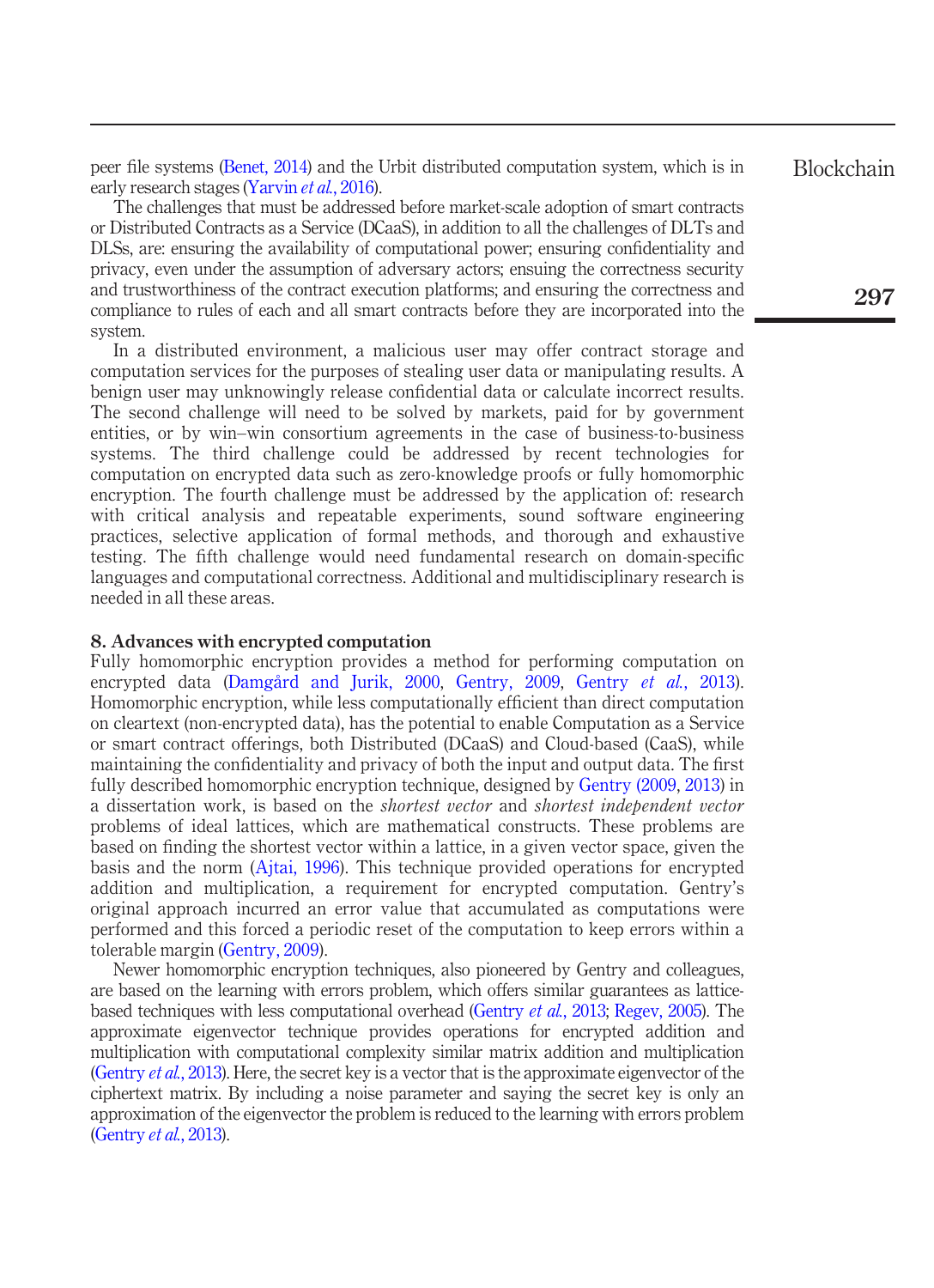The correct combination of encrypted computation with advanced distributed computation and storage approaches, such those enabled by DLTs or DLSs, could enable a new class of cloud- and fog computing-based markets for data storage and computation services. In such markets, both data storage and computation would be distributed and brokered, while the availability, integrity and confidentiality of the data are also ensured, even under the adverse effects of data loss due to cyberattacks on service providers.

#### 9. Conclusion

Adequately addressing data availability, integrity and security in an efficient manner is an essential aspect in most computing applications. New DLTs or DLSs appear to be a promising approach to addressing data availability and integrity for logbook-style data such as accounting and financial ledgers and asset ownership, tracking, and provenance. If investigated adequately and implemented correctly, safely and securely, these technologies have the potential for a paradigm shift on data storage and processing in many information system areas which have been traditionally a stronghold of centralized systems based on paper or relational databases.

In this article, we introduced blockchains and DLSs and described their essential and desired emergent properties. We clarified what are intrinsic properties of the technology versus what are desired but emergent properties of a DLS. Emergent system properties are notoriously hard to prove present and correct. We described the challenges that DLTs will need to address before being trustworthy enterprise wide. We also described how the combination of encrypted computation and asymmetric cryptographic techniques with DLTs could lead to the creation of new distributed storage and contracting markets based on the blockchain and smart contracts. However, we found that much more fundamental and practical multidisciplinary research is needed to ensure the security and trustworthiness of the developed systems before they are in widespread use.

#### References

- <span id="page-12-6"></span>Ajtai, M. (1996), "Generating hard instances of lattice problems", *Proceedings of the Twenty-*Eighth Annual ACM Symposium on Theory of computing, ACM, Philadelphia, PA, pp. 99-108.
- <span id="page-12-4"></span>Benet, J. (2014), "IPFS - content addressed, versioned, P2P file system", CoRR, abs/1407.3561, available at: <http://arxiv.org/abs/1407.3561>
- <span id="page-12-1"></span>Buterin, V. (2013), "A next generation smart contract and decentralized application platform", available at: [www.the-blockchain.com/docs/Ethereum-white-paper-a-nextgeneration-smart-contract-and](http://www.the-blockchain.com/docs/Ethereum-white-paper-a-nextgeneration-smart-contract-and-decentralized-application-platform-vitalik-buterin.pdf)[decentralized-application-platform-vitalik-buterin.pdf](http://www.the-blockchain.com/docs/Ethereum-white-paper-a-nextgeneration-smart-contract-and-decentralized-application-platform-vitalik-buterin.pdf)
- <span id="page-12-3"></span>Buterin, V. (2016a), "Critical update re: DAO vulnerability", available at: [https://blog.ethereum.org/](https://blog.ethereum.org/2016/06/17/critical-update-re-dao-vulnerability/) [2016/06/17/critical-update-re-dao-vulnerability/](https://blog.ethereum.org/2016/06/17/critical-update-re-dao-vulnerability/)
- <span id="page-12-0"></span>Buterin, V. (2016b), "Hard fork completed", available at: [https://blog.ethereum.org/2016/07/20/hard](https://blog.ethereum.org/2016/07/20/hard-fork-completed/)[fork-completed/](https://blog.ethereum.org/2016/07/20/hard-fork-completed/)
- <span id="page-12-5"></span>Damgård, I. and Jurik, M. (2001), "A generalisation, a simplification and some applications of pailliers probabilistic public-key system", in Kim, K. (Ed.), Public Key Cryptography, Lecture Notes in Computer Science, Springer, Berlin, Vol. 1992, doi: [https://doi.org/10.1007/3-540-44586-2\\_9](http://dx.doi.org/https://doi.org/10.1007/3-540-44586-2_9).
- <span id="page-12-2"></span>Delmolino, K., Arnett, M., Kosba, A., Miller, A. and Shi, E. (2015), "Step by step towards creating a safe smart contract: lessons and insights from a cryptocurrency lab", available at: [https://eprint.iacr.](https://eprint.iacr.org/2015/460.pdf) [org/2015/460.pdf](https://eprint.iacr.org/2015/460.pdf)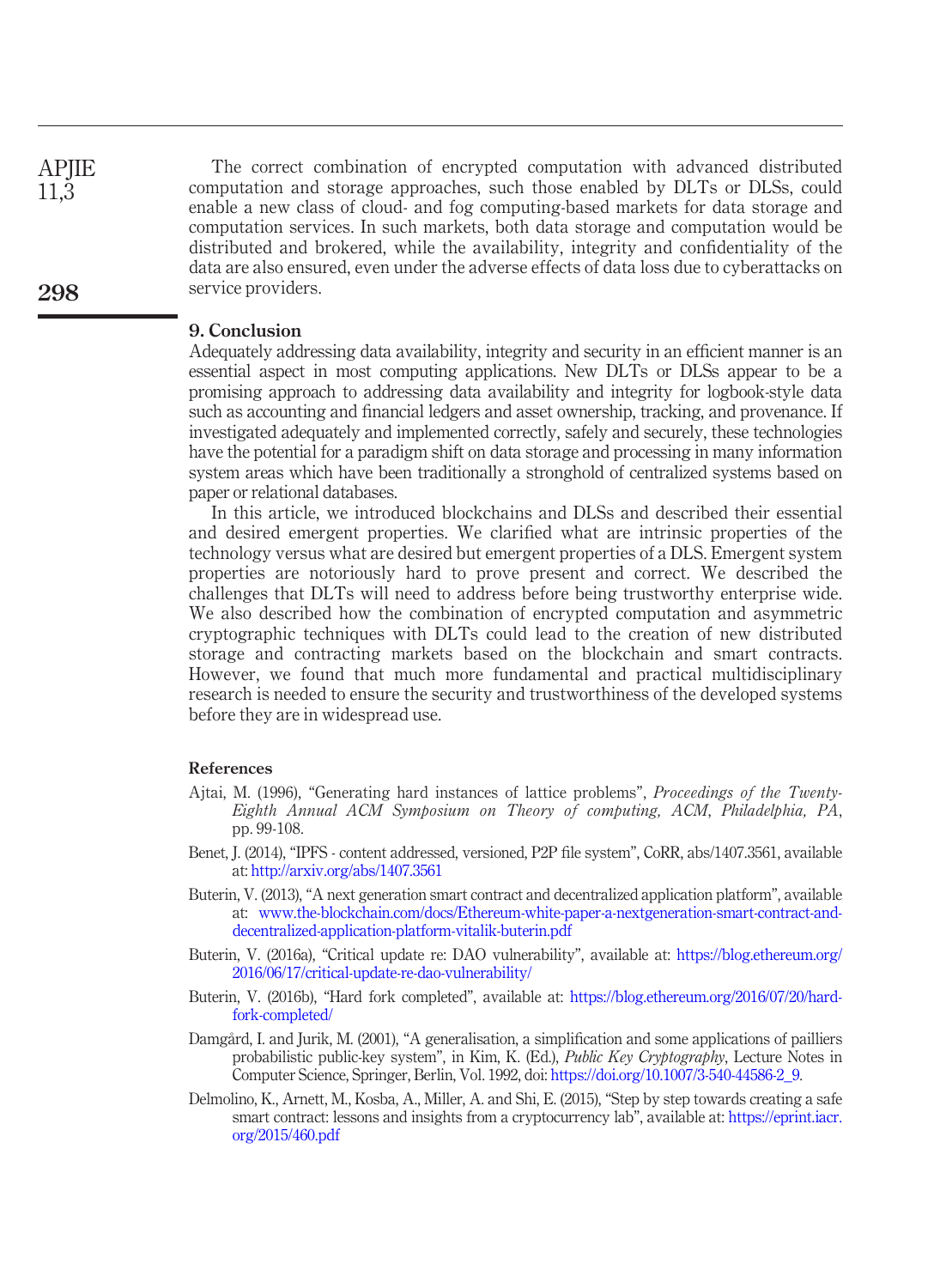- <span id="page-13-11"></span>Douceur, J.R. (2002), "The Sybil attack", Proceedings of 1st International Workshop on Peer-to-Peer Systems (IPTPS-2002), Lecture Notes in Computer Science, Springer-Verlag, Berlin, Vol. 2429, pp. 251-260.
- <span id="page-13-15"></span>Ethereum, F. (2016), "Introduction to smart contracts", available at: [https://solidity.readthedocs.io/en/](https://solidity.readthedocs.io/en/develop/introduction-to-smart-contracts.html) [develop/introduction-to-smart-contracts.html](https://solidity.readthedocs.io/en/develop/introduction-to-smart-contracts.html)
- <span id="page-13-14"></span>Eyal, I. and Sirer, E.G. (2014), "It's time for a hard bitcoin fork", available at: [http://hackingdistributed.](http://hackingdistributed.com/p/2014/06/13/in-ghash-bitcoin-trusts/) [com/p/2014/06/13/in-ghash-bitcoin-trusts/](http://hackingdistributed.com/p/2014/06/13/in-ghash-bitcoin-trusts/)
- <span id="page-13-9"></span>Fischer, M.J., Lynch, N.A. and Paterson, M.S. (1983), "Impossibility of distributed consensus with one faulty process", Proceedings of the 2nd ACM SIGACT645 SIGMOD Symposium on Principles of Database Systems, Association of Computing Machinery, New York, NY.
- <span id="page-13-16"></span>Gentry, C. (2009), "A fully homomorphic encryption scheme", Ph.D. dissertation thesis, Standford University, Standford.
- <span id="page-13-17"></span>Gentry, C., Sahai, A. and Waters, B. (2013), "Homomorphic encryption from learning with errors: conceptually-simpler, asymptotically-faster, attribute-based", Cryptology ePrint Archive, Report 2013/340.
- <span id="page-13-8"></span>Gervais, A., Karame, G.O., Wst, K., Glykantzis, V., Ritzdorf, H. and Capkun, S. (2016), "On the security and performance of proof of work blockchains", Proceedings of the 2016 ACM SIGSAC Conference on Computer and Communications Security (CCS-2016), Association of Computing Machinery, New York, NY, pp. 3-16.
- <span id="page-13-13"></span>Goodin, D. (2014), "Bitcoin security guarantee shattered by anonymous miner with 51% network power", available at: [https://arstechnica.com/security/2014/06/bitcoin-security-guarantee](https://arstechnica.com/security/2014/06/bitcoin-security-guarantee-shattered-by-anonymous-miner-with-51-network-power/)[shattered-by-anonymous-miner-with-51-network-power/](https://arstechnica.com/security/2014/06/bitcoin-security-guarantee-shattered-by-anonymous-miner-with-51-network-power/)
- <span id="page-13-4"></span>Gupta, M. (2017), *Blockchain for Dummies, IBM Limited Edition*, John Wiley and Sons, Hoboken, NJ, available at: [https://public.dhe.ibm.com/common/ssi/ecm/xi/en/xim12354usen/XIM12354USEN.](https://public.dhe.ibm.com/common/ssi/ecm/xi/en/xim12354usen/XIM12354USEN.PDF) [PDF](https://public.dhe.ibm.com/common/ssi/ecm/xi/en/xim12354usen/XIM12354USEN.PDF)
- <span id="page-13-3"></span>Hyperledger, F. (2017),"Hyperledger: Linux foundation projects", available at: [www.hyperledger.org/](https://www.hyperledger.org/)
- <span id="page-13-10"></span>Intel, C. (2017), "The second coming of blockchain", available at: [https://software.intel.com/en-us/blogs/](https://software.intel.com/en-us/blogs/2017/02/14/the-second-coming-of-blockchain) [2017/02/14/the-second-coming-of-blockchain](https://software.intel.com/en-us/blogs/2017/02/14/the-second-coming-of-blockchain)
- <span id="page-13-5"></span>Nakamoto, S. (2008), "Bitcoin: a peer-to-peer electronic cash system", available at: [https://bitcoin.org/](https://bitcoin.org/bitcoin.pdf) [bitcoin.pdf](https://bitcoin.org/bitcoin.pdf)
- <span id="page-13-6"></span>NIST (2015a), "Secure hash standard", NIST FIPS 180-4, doi: [10.6028/NIST.FIPS.180-4,](http://dx.doi.org/10.6028/NIST.FIPS.180-4) available at: [www.nist.gov/publications/secure-hash-standard](https://www.nist.gov/publications/secure-hash-standard)
- <span id="page-13-7"></span>NIST (2015b), "SHA-3 standard: permutation-based hash and extendable-output functions", NIST FIPS 202, doi: [10.6028/NIST.FIPS.202](http://dx.doi.org/10.6028/NIST.FIPS.202), available at: [www.nist.gov/publications/sha-3-standard](https://www.nist.gov/publications/sha-3-standard-permutation-based-hash-and-extendable-output-functions)[permutation-based-hash-and-extendable-output-functions](https://www.nist.gov/publications/sha-3-standard-permutation-based-hash-and-extendable-output-functions)
- <span id="page-13-2"></span>Norton, S. (2016), "CIO explainer: what is blockchain?", The Wall Street Journal Blog, available at: <https://blogs.wsj.com/cio/2016/02/02/cio-explainer-what-is-blockchain/>
- <span id="page-13-0"></span>Popper, N. and Lohrmarch, S. (2017), "Blockchain: a better way to track pork chops, bonds, bad peanut butter?", The New York Times, News Article, available at: [www.nytimes.com/2017/03/04/](http://www.nytimes.com/2017/03/04/business/dealbook/blockchain-ibm-bitcoin.html) [business/dealbook/blockchain-ibm-bitcoin.html](http://www.nytimes.com/2017/03/04/business/dealbook/blockchain-ibm-bitcoin.html)
- <span id="page-13-18"></span>Regev, O. (2005), "On lattices, learning with errors, random linear codes, and cryptography", Proceedings of the 37th Annual ACM Symposium on Theory of Computing, ACM, pp. 84-93.
- <span id="page-13-12"></span>Rosenfeld, M. (2011), "Analysis of bitcoin pooled mining reward systems", CoRR, abs/1112.4980, available at: <http://arxiv.org/abs/1112.4980>
- <span id="page-13-1"></span>Santander, B. (2015), "Santander becomes first UK bank to introduce blockchain technology for international payments with the launch of a new app", Santander News Room, available at: [www.santander.com](http://www.santander.com)

299

Blockchain